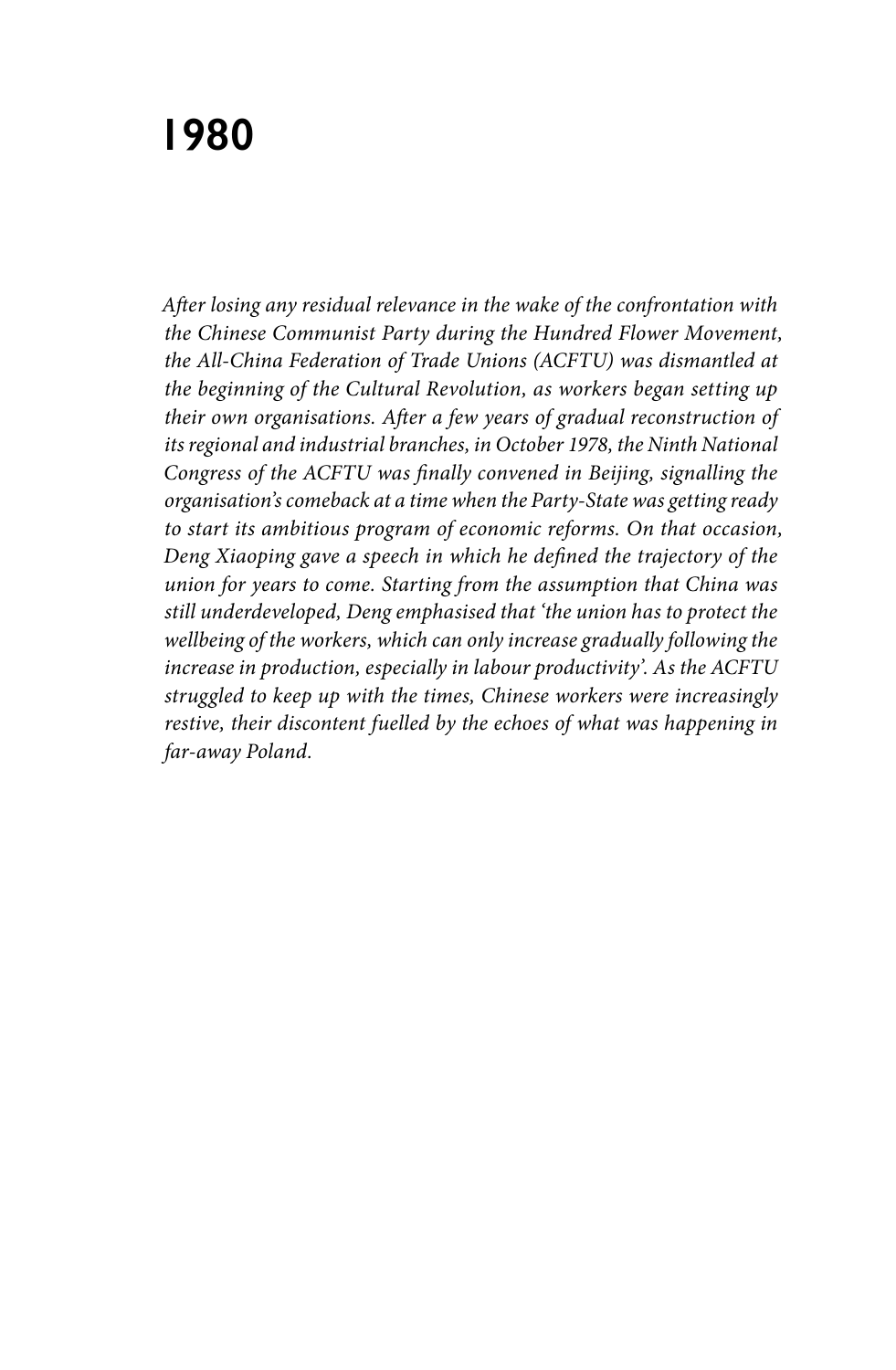## **Echoes of the Rise of Solidarity in Poland**

Jeanne L. WILSON

n the summer of 1980, in the midst of worker protests, the independent<br>trade union movement Solidarity was established in Poland. These<br>events largely coincided with an outbreak of worker unrest in China.<br>According to dipl n the summer of 1980, in the midst of worker protests, the independent trade union movement Solidarity was established in Poland. These According to diplomatic sources in Beijing, twenty to thirty demonstrations and strikes occurred in the autumn of 1980.<sup>1</sup> In particular, both foreign and domestic regional press reported significant cases of labour unrest in the industrial cities of Wuhan and Taiyuan, in which workers' grievances culminated in demands for the establishment of free trade unions.<sup>2</sup> Instances of labour unrest were apparently largely due to economic causes, reflecting workers' discontent with the material circumstances of their lives. In at least one case, however, the call for an independent union was paired with the articulation of explicitly political, rather than economic, demands. As reported in the *Taiyuan Daily*, a 'minority of workers' at the Taiyuan steel mill, labelling themselves 'the poorest workers in the world', called for 'breaking down the rusted door of socialism', the right to decide their own fate, the end to dictatorship, and the overthrow of the system of political bureaucracy.<sup>3</sup>

Ever since the founding of the People's Republic of China (PRC), the leaders of the Chinese Communist Party (CCP) have displayed a keen appreciation of the potential for the diffusion of ideas and movements throughout the communist—and now post-communist—bloc. Just as Mao Zedong was influenced by political unrest in Hungary and Poland in 1956 to launch the short-lived 'blooming and contending' of the Hundred Flowers Movement (see Gipouloux's essay in the present volume), so, too, his successors, under the direction of paramount leader Deng Xiaoping, sought to apply a preventive response at home to the evolution of events in Poland.4 The CCP was deeply alarmed by the unravelling of Communist Party rule in Poland and anxious to devise an appropriate strategy that would inoculate China against the reverberating effects of the 'Polish virus'. This essay examines the reaction of the Chinese leadership to events in Poland from 1980 to 1990, with a focus on the extent of their influence on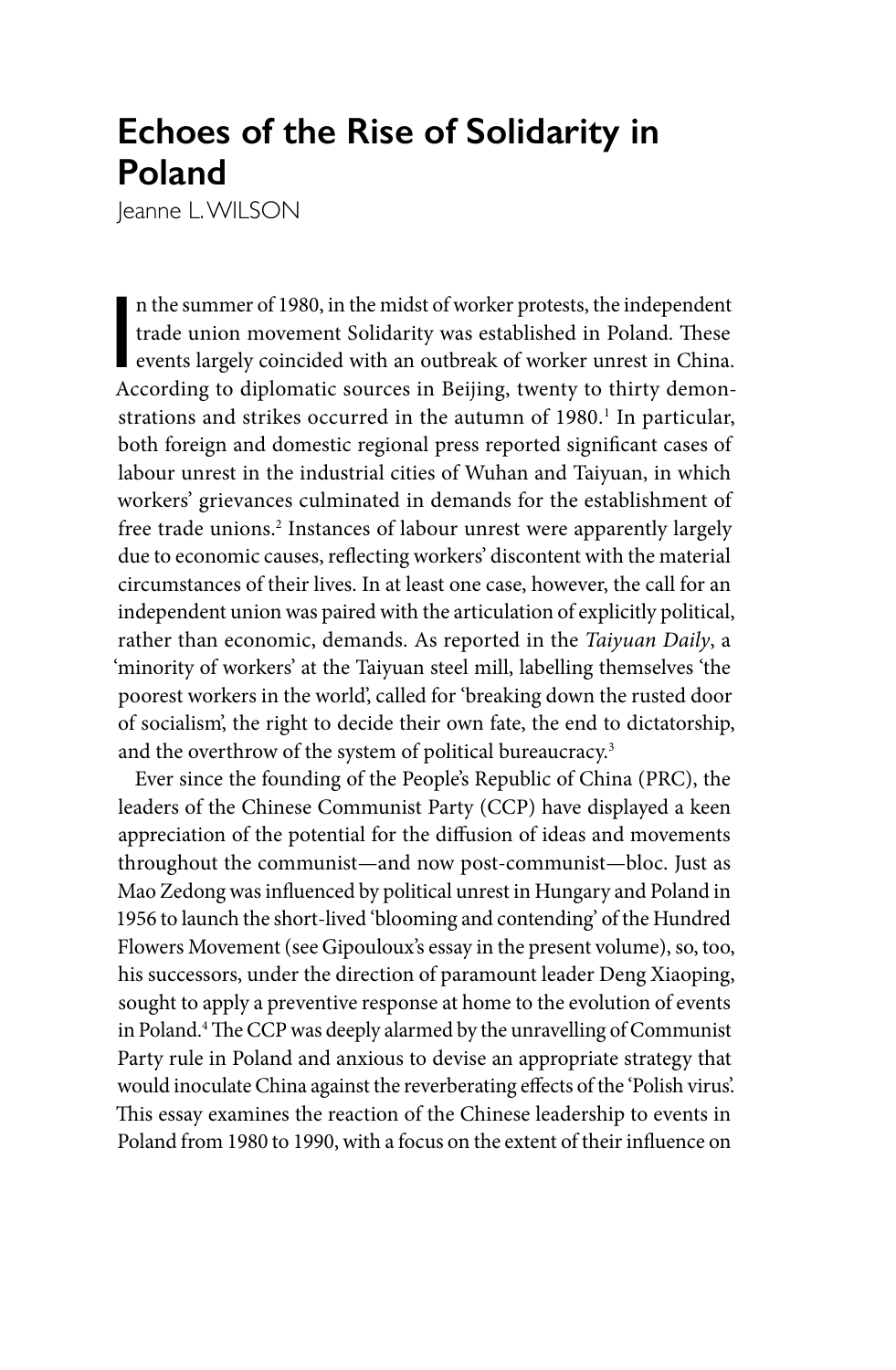Chinese labour policy. From the perspective of the Chinese leadership, the Polish situation presented itself as a case that reflected in an exacerbated form problems and tensions also to be found in China itself.

The Chinese Reaction to Solidarity: 1980–1981

When labour unrest erupted in Poland in 1980, the Chinese press responded to the initial crisis with detailed coverage that was circumspect, factual, and, to a considerable extent, non-judgemental. Chinese reporting tended to treat the emergence of Solidarity with some sympathy, describing it as an understandable reaction by desperate workers to grim political and economic realities. Nonetheless, that the Chinese leadership considered the Polish situation to be serious business was indicated by an internal circular of 25 November 1980. Issued by the Propaganda Department of the Provincial Party Committee of an unnamed province, its title, 'Background Reference Material No. 17: Once Again on the Polish Affair', indicated that it was not the first directive on the topic.<sup>5</sup> Three main causes of the Polish situation were identified: errors in economic policy; popular dissatisfaction with the corruption of Party leadership; and a Polish crisis of self-respect resulting from the subordination of the Polish state to the Soviet Union.

Although the circular indicated that 'the significance and influence of the Polish affair were enormous and reached well beyond the boundaries of the Polish nation', the author(s) refrained from drawing explicit parallels with the Chinese conditions. Nonetheless, the circular's discussion of Polish popular dissatisfaction with the low standard of living and endemic shortages in the purchase of consumer goods invited a direct comparison with the Chinese situation, in which industrial wages in state industry in 1980 still lagged behind 1956 levels.6 Moreover, the circular's identification of Poland's political problems—for example, corruption and special privileges within the Party, a lack of democratic mechanisms for popular consultation, and the low level of party prestige among the working class—reproduced a litany of abuses familiar in China in the aftermath of the Cultural Revolution and openly recognised by reformers in the Party's leadership. By implication, reform was the key to the resolution of Poland's troubles as well as the means to guard against the transmission of the 'Polish disease' to China. A number of statements by high-ranking Chinese officials explicitly identified reform as an antidote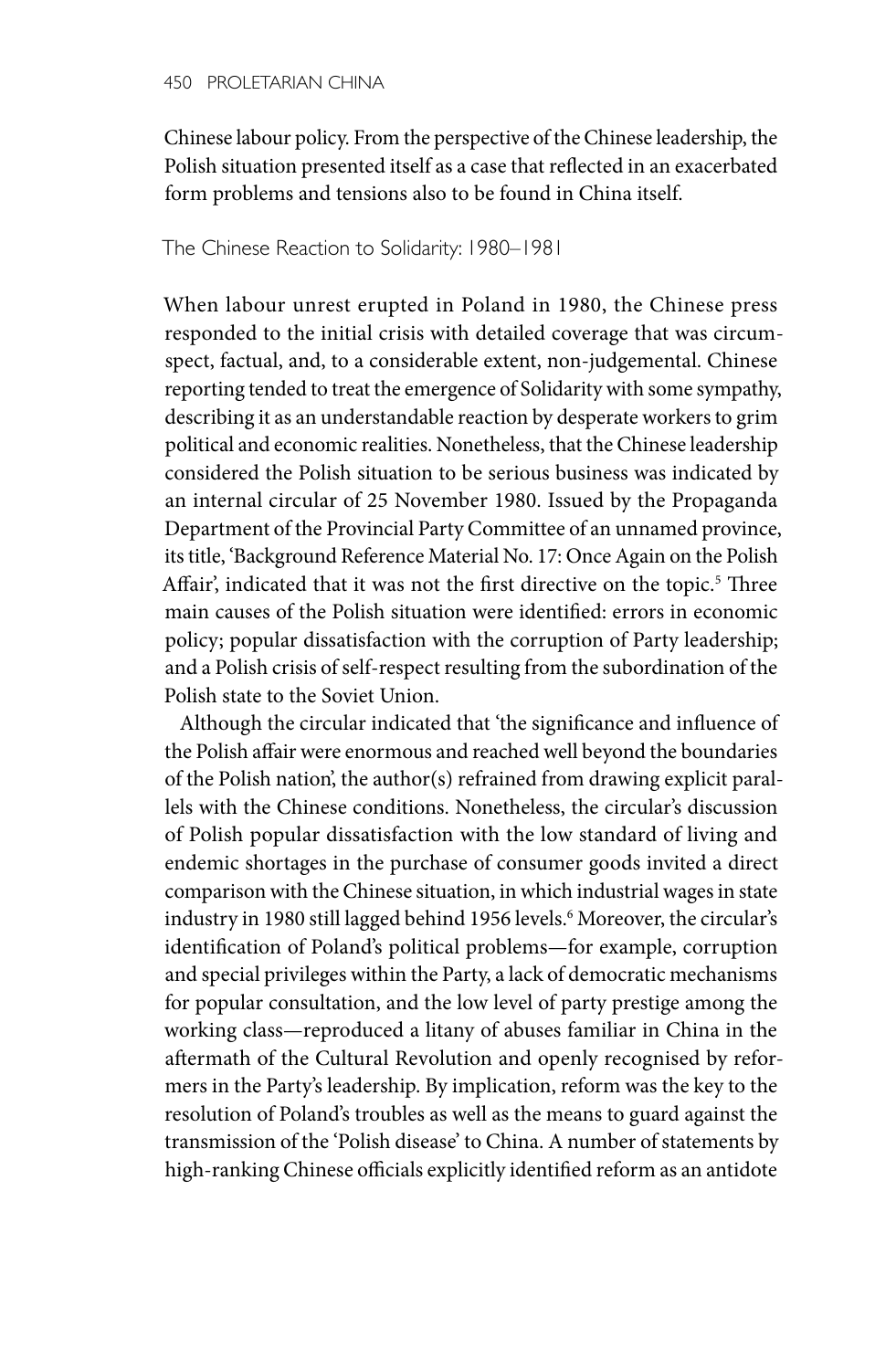to the evolution of a Polish-style scenario in China. For example, Li Xiannian, the Vice-Chairman of the CCP, reportedly compared the conditions of China with those of Poland in a July 1981 conversation, noting that if China could not carry out its current economic readjustment, it would risk encountering the same difficulties.7

Nowhere did the challenge of Solidarity loom as large on the Chinese political scene as in the elaboration of trade union policy. By 1980, reformers had developed an array of proposals that were meant to rescue the trade unions from their dismal heritage of slavish submission to the Party. These measures in their most liberal incarnation sought to restructure authority relations to give the unions operational independence and the ability to represent the interests of the workers without falling prey to charges of 'economism' (经济主义) or 'syndicalism' (工团主义). As Liao Gailong, a close (although more liberal) associate of paramount leader Deng Xiaoping, pointed out in a work report delivered to high-ranking cadres in October 1980: 'We all know what happened in Poland. If we do not change our course, the same things will happen to us. Will the working class not rise in rebellion? Therefore our trade unions and mass organisations must be thoroughly reformed.'8

However, not everybody in the Party leadership shared this perspective. The aforementioned outbreak of strikes in the autumn of 1980 provoked unease, as did the scattered efforts by workers to establish independent trade unions. Possibly even more alarming were reports that dissatisfaction with the operation of trade unions extended beyond rank and file workers into the trade union leadership. Members of an Italian labour delegation visiting China in August 1980 reported, for example, that Chinese labour leaders were following the Polish workers' strikes with 'sympathy and great attention'.<sup>9</sup> Fearing that increased participation and democracy in the unions could be a precursor to societal destabilisation, more conservative voices curbed the reformist proposals at a Central Committee Work Conference held in December 1980, which issued a set of instructions on trade union work.<sup>10</sup>

The Spectre of Poland: 1982–1988

With the imposition of martial law in Poland on 13 December 1981 and the appointment of General Woljciech Jaruzelski as the head of the Polish United Workers' Party (PUWP), Polish labour unrest and the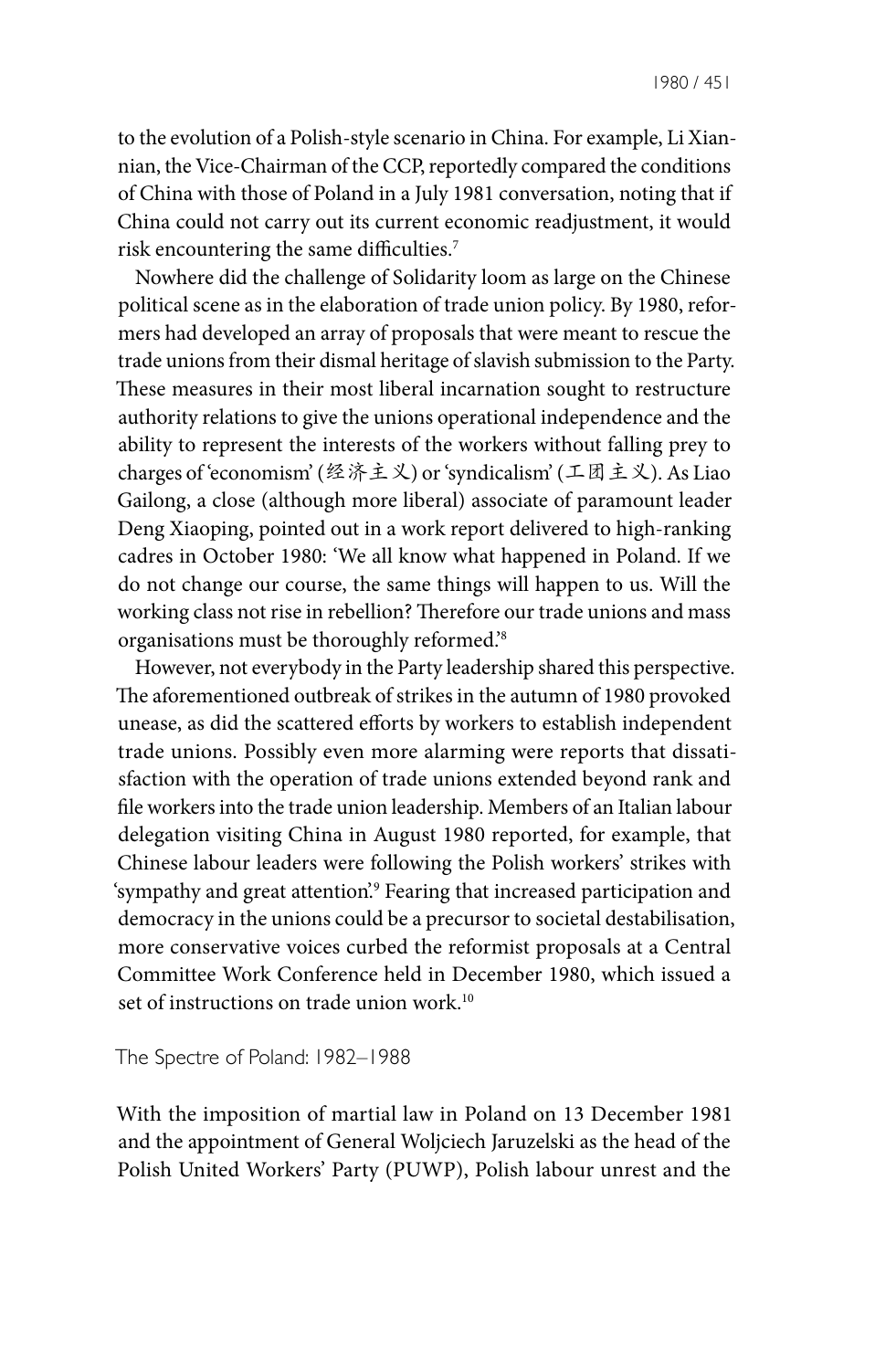Solidarity movement appeared to have been decisively crushed. Still, the CCP leadership continued to display a keen sensitivity to the potential reverberations of the Polish events on Chinese soil.

A Japanese press report in January 1982 claimed that the CCP had issued an internal document for cadre study in late December 1981 that called on key members of the Party to learn the 'valuable lesson' of the Polish situation and to analyse its causes.<sup>11</sup> The Polish crisis was also apparently a decisive factor in the leadership's decision to remove the clause guaranteeing the 'freedom to strike' (罢工自由) from the new Constitution of 1982. As a practical measure, the action had little significance, but China's leaders apparently feared—with reason—that discontented workers could seize on the phrase as a constitutional mandate for their actions. Significantly, the 'freedom to strike' clause had been ignored in the midst of a movement that culminated in the eradication of the 'four big freedoms' (四大自由)—namely, to 'speak freely', to 'air views freely', to write 'big character posters', and to engage in 'big debates'—from the Constitution in 1980 and did not come under attack until after the founding of Solidarity. Leadership sensitivity over autonomous trade unions and support for Solidarity on the part of workers and union cadres alike was also indicated in late 1983, when Li Xiannian chose the occasion of the Tenth All-China Federation of Trade Unions (ACFTU) Congress to reprimand Solidarity as an example of sham trade unionism (假工会主 义) and to castigate those in the PRC who sympathised with Lech Walesa.12 In particular, the Chinese leadership sought to maintain centralised vertical control over the trade unions, discouraging the formation of horizontal linkages that would facilitate communication between workers outside their own workplace. To this end, regulations issued in 1984 by the ACFTU specified that 'national, trans-regional, and trans-industrial mass activities should by all means be discouraged'.<sup>13</sup>

By the mid-1980s, it was becoming evident in China that the industrial reform movement launched with high hopes in 1984 was not achieving success comparable with what had been attained in the countryside. Price inflation began to erode and, in a significant number of cases, outstrip wages. The student demonstrations of December 1986 and January 1987 raised an explicit challenge to reform policy in calling for the acceleration of reform and societal liberalisation. Reportedly, Deng evoked the Polish situation in December 1986, when he issued instructions to CCP General Secretary Hu Yaobang on how to handle the demonstrators, noting: 'If worst comes to worst, we will impose military control just as the Polish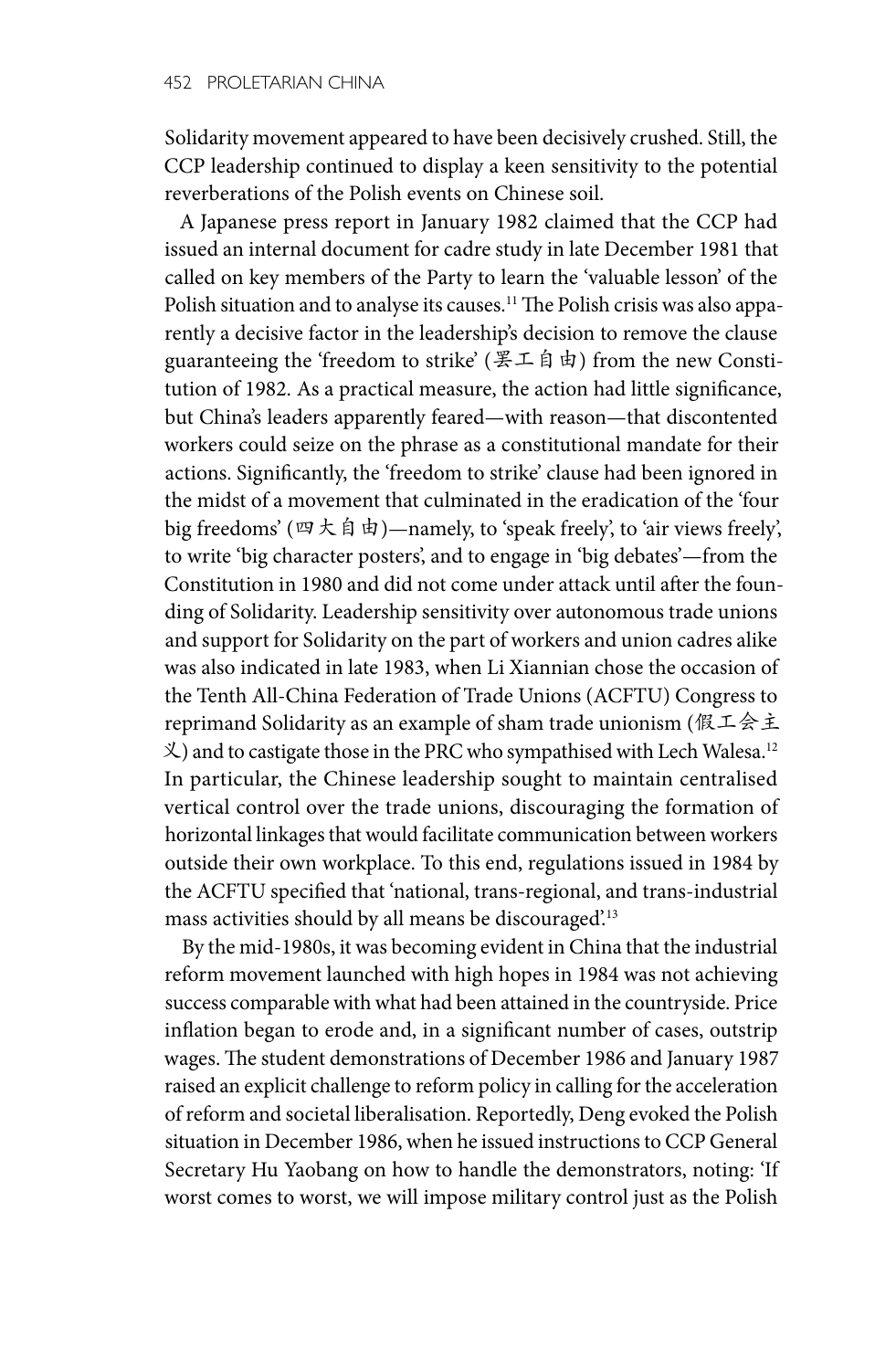are doing.'14 Hu's handling of the students, however, proved insufficiently militant to placate Deng, who jettisoned his erstwhile protégé. The consequent reshuffling of leadership positions, with Li Peng replacing Zhao Ziyang as Premier and Zhao assuming the post of General Secretary within the CCP, proved to be only a temporary solution to the problem of increasing rifts between reformers and conservatives within the leadership.

This dissension within the top leadership was further reflected in labour policy. Although the workers had largely been passive observers during the earlier student demonstrations, by 1987 strikes and industrial go-slows were on the rise in China. Moreover, the development of strains in the Chinese economic reform movement coincided in 1988 with the outbreak of strikes in Poland and the resurgence of Solidarity as a force to be reckoned with on the Polish political scene. Despite the increased strength of the conservatives, policy decisions at the Eleventh Congress of the ACFTU, held in October 1988, indicated a victory for the reformist camp. The congress called for 'drastic changes' for the unions, greater independence, and more authority, with an eye to moulding them into a sort of interest group along the lines of the East European reform experience.15 Reformist forces were also bolstered by the sudden appointment of Zhu Houze, a close associate of Hu Yaobang, to the number-two position in the trade union hierarchy as Vice-President and First Secretary of the ACFTU. With the Solidarity example lurking in the background, Chinese decision-makers apparently decided that increased democratisation within the ACFTU was preferable to attempts to build alternative structures outside it.

## The Tiananmen Protests: 1989

The indecision with which the Chinese leadership reacted to the student movement that evolved after the death of Hu Yaobang on 13 April 1989 reflected a paralytic division between factions within the CCP as to an appropriate response. Fate seemed to will that Hu would die the week following the legalisation of Solidarity in Poland—an event with implications that were lost neither on China's leaders nor on its citizens. That China's leaders were highly sensitive to the possibility that the students and intellectuals would seek a Polish-style coalition with workers was indicated by a letter written by Party octogenarian Chen Yun to Deng in late April 1989, in which he noted: 'We must take strong action to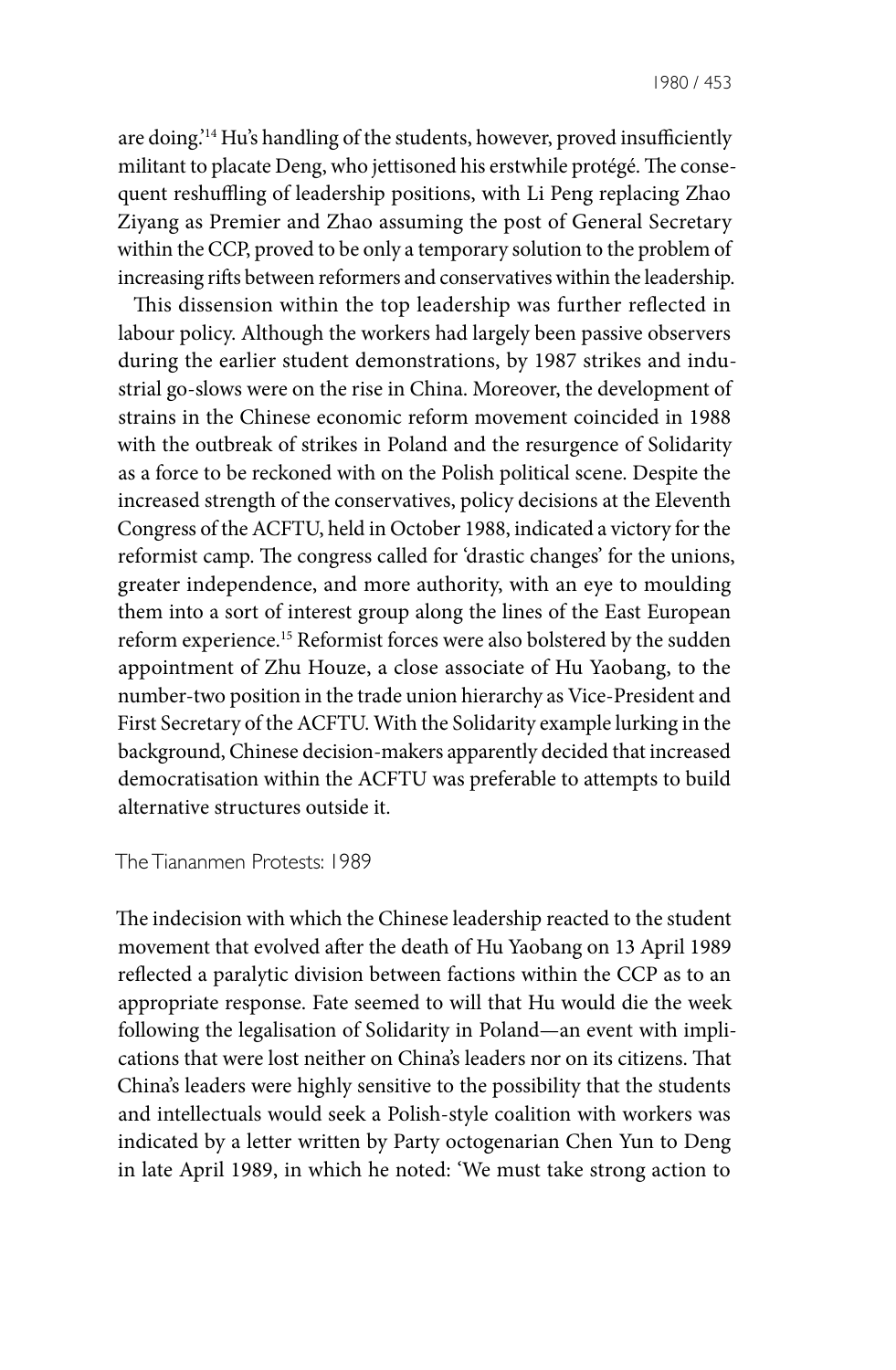suppress the student movement. Otherwise, it will only grow bigger and if the workers join in the consequences will be unimaginable.<sup>16</sup>

In fact, as May passed, workers joined the demonstrations in increasing numbers (see Zhang's essay in the present volume). Speakers seeking to rally demonstrators made pointed references to Solidarity, which subsequently served as a model for students and workers in setting up associations independent of Party control.17 The best-known worker organisation was the Beijing Workers' Autonomous Federation (北京 工自联), set up in Beijing on 19 May 1989, which claimed to have a membership of 3,000 workers.<sup>18</sup> Subsequently, the movement spread to other Chinese cities. In just several weeks between late May and early June, autonomous unions were established in Beijing, Shanghai, Changsha, Hangzhou, Hefei, Hohhot, Guiyang, Jinan, Nanchang, Lanzhou, Nanjing, Xi'an, and Zhengzhou. In some cities, moreover, multiple autonomous unions sprang up.19 Small in scale and lacking organisational coherence, these groups, with a membership that was apparently predominantly male and young, nonetheless posed a clear challenge to the positions of both the Party and the ACFTU. In its Provisional Charter, the Beijing Workers' Autonomous Federation stressed its intent to operate as an 'entirely independent autonomous organisation', defining one of its key functions as 'monitoring the performance of the Chinese Communist Party.<sup>20</sup>

The establishment of independent trade unions, however, was only one indication of dissatisfaction in the ranks of labour. With the continual breakdown of traditional controls, cadres within the ACFTU itself became increasingly emboldened to present their case against the leadership. Journalists from the *Workers' Daily* were among those who expressed their support for the students' demand for freedom of the press. The publication of an article in the *Workers' Daily* in praise of Hu Yaobang in April 1989 reportedly so enraged President Yang Shangkun that he pressed for the removal of its author or the closure of the paper.<sup>21</sup> Even after publication of a 26 April editorial in the *People's Daily* that condemned the students' movement as illegitimate, the national committee of the ACFTU, as well as local-level trade union committees in Hunan and Shanghai, issued a statement praising the student movement and calling on the CCP and the State Council to engage in dialogue with student representatives.<sup>22</sup> The ACFTU even donated 100,000 yuan to the Beijing Committee of the Red Cross to be used for medical treatment for students on hunger strike.<sup>23</sup>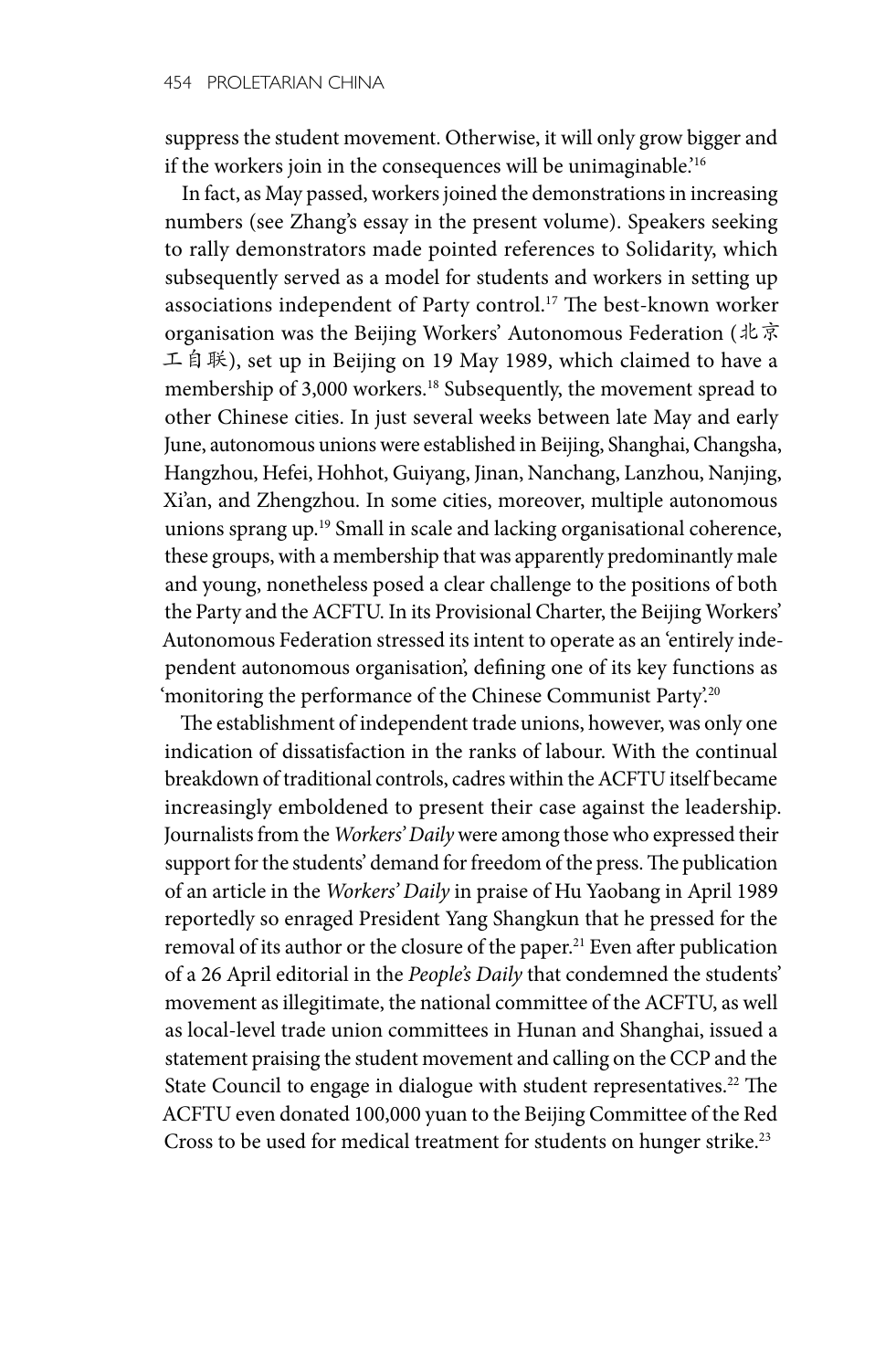Although the evidence is inconclusive, the leadership's decision to impose martial law on 20 May was possibly spurred on by the growing militancy of China's workers and open signs of defiance by the ACFTU. Even before the Tiananmen incident of 4 June, workers came in for harsher treatment than students at the hands of the regime. As a journalist noticed at the arrest of four workers in Shanghai: 'These people said the same thing that the students were saying. Their crime was to be workers rather than intellectuals.'24 In the crackdown that followed, the conditions of incarceration for workers were more severe than for students or intellectuals. In large part, these differences appear to be a function of the higher status and superior connections, both domestic and international, of students and intellectuals in Chinese society. It would appear, nonetheless, that a residual fear among the Chinese leadership of the potential for organised industrial unrest also accounts for some of the ferocity displayed in its treatment of workers. In the aftermath of the Tiananmen events, the CCP reoriented the ACFTU in a more conservative direction as well as purging those members of the trade union leadership (most notably, Zhu Houze) who were deemed too radical. The prominent message at the Third Meeting of the Eleventh Presidium of the ACFTU in July 1989 was the paramount importance of maintaining CCP leadership over the organisation.

## The Polish Lesson

When worker strikes erupted in Poland in 1980, the Chinese leadership immediately recognised their significance for the Chinese domestic scene. As in Poland, workers in China were highly dissatisfied with their standard of living and regarded the ACFTU as an ineffectual structure that was unable to defend their interests. Chinese leaders were rightfully concerned about the potential for the 'Polish virus' to spread to China, inasmuch as Chinese labour issues tended to mirror those in Poland, albeit in a less inflamed context. China's leaders were in agreement that the Polish crisis was a cautionary lesson for China. The problem was that they disagreed about the policy implications of that lesson. The reformers sought a greater role for the voice of workers, largely through reforms within the ACFTU; conservatives, meanwhile, feared that greater liberalisation would undermine the leading role of the CCP. In fact, the evolution of